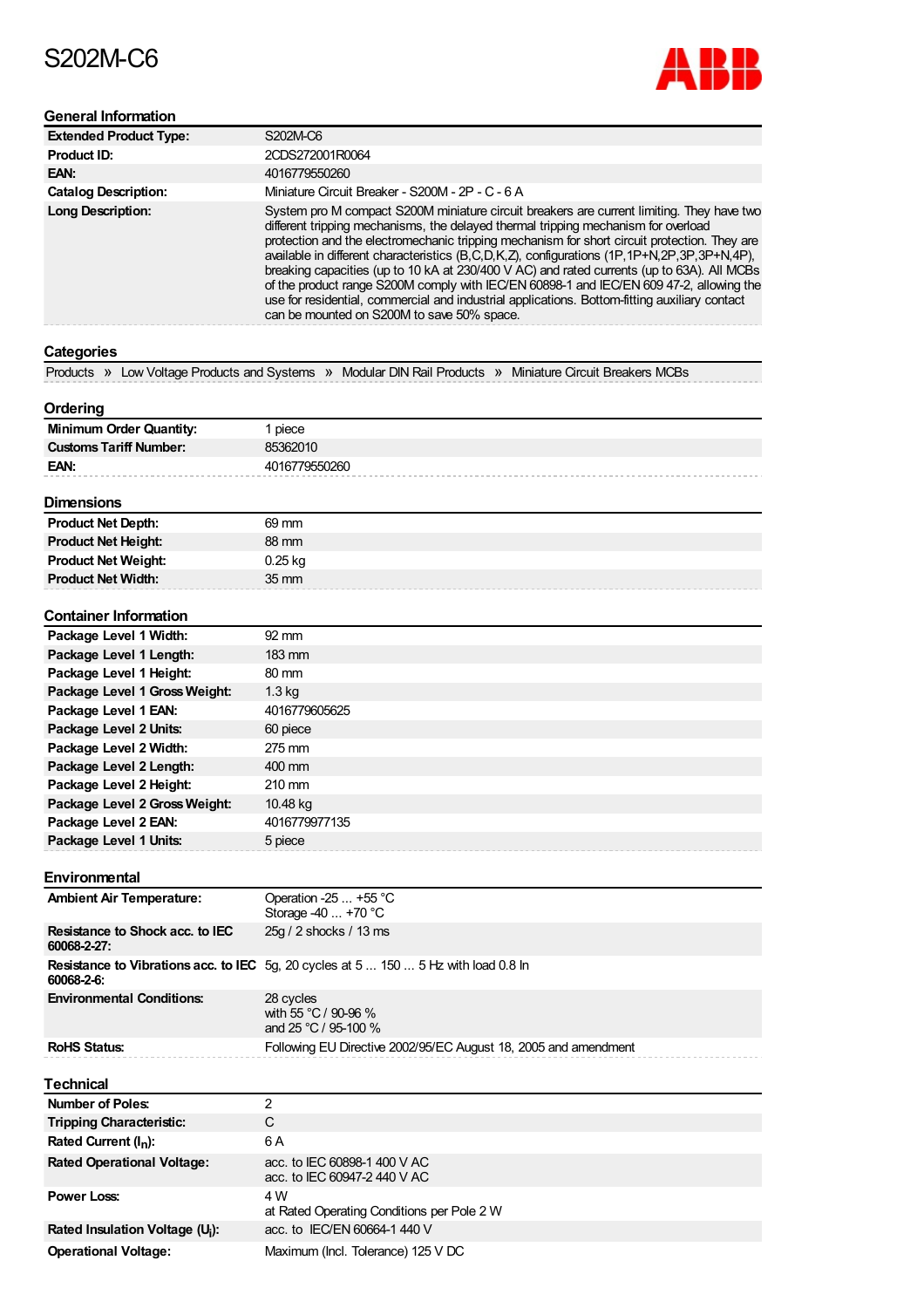|                                                                                   | Maximum (Incl. Tolerance) 440 V AC<br>Minimum $12$ V AC / $12$ V DC                                                                                                                           |             |         |
|-----------------------------------------------------------------------------------|-----------------------------------------------------------------------------------------------------------------------------------------------------------------------------------------------|-------------|---------|
| Rated Frequency (f):                                                              | $50$ Hz<br>$60$ Hz                                                                                                                                                                            |             |         |
| Rated Short-Circuit Capacity (I <sub>cn</sub> ):                                  | (400 V AC) 10 kA                                                                                                                                                                              |             |         |
| <b>Rated Ultimate Short-Circuit</b><br><b>Breaking Capacity (I<sub>cu</sub>):</b> | (230 V AC) 25 kA                                                                                                                                                                              |             |         |
| <b>Rated Service Short-Circuit</b><br>Breaking Capacity $(I_{cs})$ :              | (230 V AC) 18.8 kA                                                                                                                                                                            |             |         |
| <b>Energy Limiting Class:</b>                                                     | $\sqrt{3}$                                                                                                                                                                                    |             |         |
| <b>Overvoltage Category:</b>                                                      | Ш                                                                                                                                                                                             |             |         |
| <b>Pollution Degree:</b>                                                          | $\sqrt{3}$                                                                                                                                                                                    |             |         |
| <b>Rated Impulse Withstand Voltage</b><br>$(U_{\text{imp}})$ :                    | 4 kV<br>$(6.2 \text{ kV} \text{ @ sea level})$<br>$(5.0 \text{ kV} \textcircled{2} 2000 \text{ m})$                                                                                           |             |         |
| <b>Dielectric Test Voltage:</b>                                                   | 50 / 60 Hz, 1 min: 2 kV                                                                                                                                                                       |             |         |
| <b>Housing Material:</b>                                                          | Insulation Group II, RAL 7035                                                                                                                                                                 |             |         |
| <b>Actuator Type:</b>                                                             | Insulation group II, black, sealable                                                                                                                                                          |             |         |
| <b>Contact Position Indication:</b>                                               | Red ON / Green OFF                                                                                                                                                                            |             |         |
| <b>Degree of Protection:</b>                                                      | IP20                                                                                                                                                                                          |             |         |
| Remarks:                                                                          | IP40 in enclosure with cover                                                                                                                                                                  |             |         |
| <b>Electrical Endurance:</b>                                                      | 20000 AC cycle                                                                                                                                                                                |             |         |
| <b>Mechanical Endurance:</b>                                                      | 20000 cycle                                                                                                                                                                                   |             |         |
| <b>Terminal Type:</b>                                                             | <b>Screw Terminals</b>                                                                                                                                                                        |             |         |
| <b>Screw Terminal Type:</b>                                                       | Failsafe Bi-directional Cylinder-lift Terminal                                                                                                                                                |             |         |
| <b>Connecting Capacity:</b>                                                       | Busbar 10 / 10 mm <sup>2</sup><br>Flexible with Ferrule $0.75$ 25 mm <sup>2</sup><br>Flexible 0.75  25 mm <sup>2</sup><br>Rigid 0.75  35 mm <sup>2</sup><br>Stranded 0.75  35 mm <sup>2</sup> |             |         |
| <b>Tightening Torque:</b>                                                         | 2 N·m                                                                                                                                                                                         |             |         |
| <b>Recommended Screw Driver:</b>                                                  | Pozidriy 2                                                                                                                                                                                    |             |         |
| <b>Mounting on DIN Rail:</b>                                                      | TH35-7.5 (35 x 7.5 mm Mounting Rail) acc. to IEC 60715                                                                                                                                        |             |         |
|                                                                                   | TH35-15 (35 x 15 mm Mounting Rail) acc. to IEC 60715                                                                                                                                          |             |         |
| <b>Mounting Position:</b>                                                         | Any                                                                                                                                                                                           |             |         |
| Standards:                                                                        | <b>IEC/EN 60898-1</b><br><b>IEC/EN 60947-2</b>                                                                                                                                                |             |         |
| Technical UL/CSA                                                                  |                                                                                                                                                                                               |             |         |
| <b>Connecting Capacity UL/CSA:</b>                                                | Busbar 14-8 AWG<br>Conductor 14-4 AWG                                                                                                                                                         |             |         |
| Tightening Torque UL/CSA:                                                         | $18$ in Ib                                                                                                                                                                                    |             |         |
| Interrupting Rating acc. to UL1077:                                               | 6 <sub>k</sub> A<br>(DC) 10 kA                                                                                                                                                                |             |         |
| <b>Maximum Operating Voltage</b><br>UL/CSA:                                       | 480Y / 277 V AC                                                                                                                                                                               |             |         |
| <b>Certificates and Declarations (Document Number)</b>                            |                                                                                                                                                                                               |             |         |
| <b>Instructions and Manuals:</b>                                                  | 2CSC400002D0208                                                                                                                                                                               |             |         |
| Data Sheet, Technical Information: 2CSC400002D0208                                |                                                                                                                                                                                               |             |         |
| Declaration of Conformity - CE:                                                   | 2CDK403001D0604                                                                                                                                                                               |             |         |
| <b>RoHS Information:</b>                                                          | 2CDK400003K0201                                                                                                                                                                               |             |         |
| <b>Classifications</b>                                                            |                                                                                                                                                                                               |             |         |
| E-nummer:                                                                         | 2101223                                                                                                                                                                                       |             |         |
| ETIM 4:                                                                           | EC000042 - Miniature circuit breaker (MCB)                                                                                                                                                    |             |         |
| ETIM 5:                                                                           | EC000042 - Miniature circuit breaker (MCB)                                                                                                                                                    |             |         |
| ETIM 6:                                                                           | EC000042 - Miniature circuit breaker (MCB)                                                                                                                                                    |             |         |
| eClass:                                                                           | 7.0 27141901                                                                                                                                                                                  |             |         |
| UNSPSC:                                                                           | 39121614                                                                                                                                                                                      |             |         |
| <b>Object Classification Code:</b>                                                | F                                                                                                                                                                                             |             |         |
|                                                                                   |                                                                                                                                                                                               |             |         |
| <b>Accessories Show accessory images</b>                                          |                                                                                                                                                                                               |             |         |
| 32 Products                                                                       |                                                                                                                                                                                               | Filter      |         |
|                                                                                   |                                                                                                                                                                                               |             |         |
| Identifier<br><b>Description</b>                                                  |                                                                                                                                                                                               | <b>Type</b> | Unit Of |

**Measure** [2CCA880100R0001](javascript:constructLinkToDetailPage() Strom-Messsystem Sensor CMS-100PS 80A, 18mm für pro M compact u. SMISSLINE CMS-100PS <sup>1</sup> piece